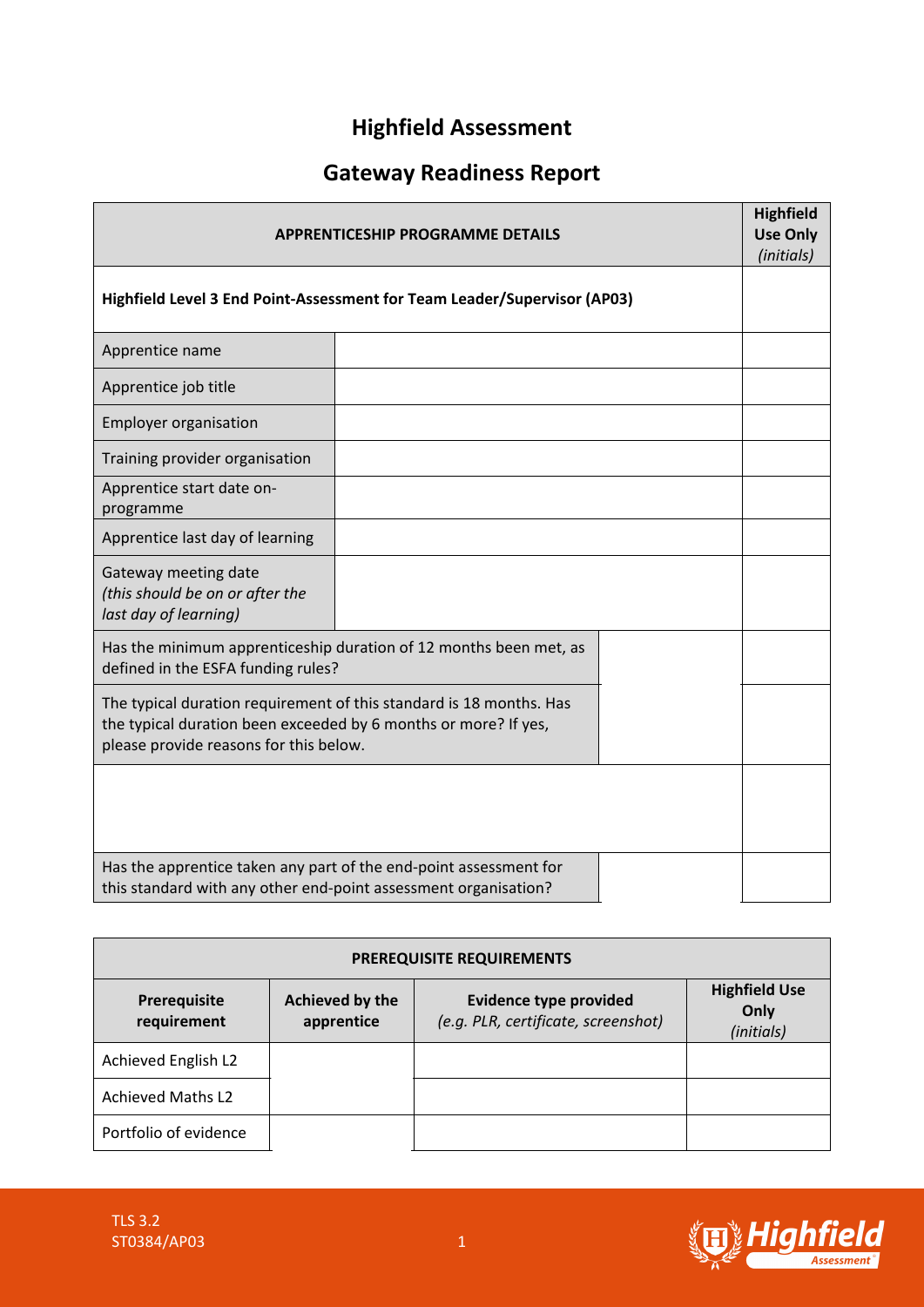#### **GATEWAY REVIEW**

The gateway review should be completed by the employer, supported by the training provider, to record how the apprentice has met each of the standard subject areas. This can be discussed through a Q&A, and/or the apprentice may present evidence that can be reviewed during the meeting to show their achievement of the standard.

The employer, supported by the training provider, must agree that the apprentice is, in their view, competent in the role and therefore ready to undertake the end-point assessment. This should be recorded in the table below, along with any comments.

| <b>Standard area</b>                          | <b>Assessment</b><br>ready? | <b>Comments</b> |
|-----------------------------------------------|-----------------------------|-----------------|
| <b>Team Building and</b>                      |                             |                 |
| <b>Development</b>                            |                             |                 |
| Communication                                 |                             |                 |
| <b>Organisational Culture</b><br>and Strategy |                             |                 |
| <b>Problem Solving</b>                        |                             |                 |
| <b>Data Analysis</b>                          |                             |                 |
| <b>Building a High-</b>                       |                             |                 |
| <b>Performance Team</b>                       |                             |                 |
| <b>Project Management</b>                     |                             |                 |
| <b>Organisation Governance</b>                |                             |                 |
| <b>Managing Self</b>                          |                             |                 |